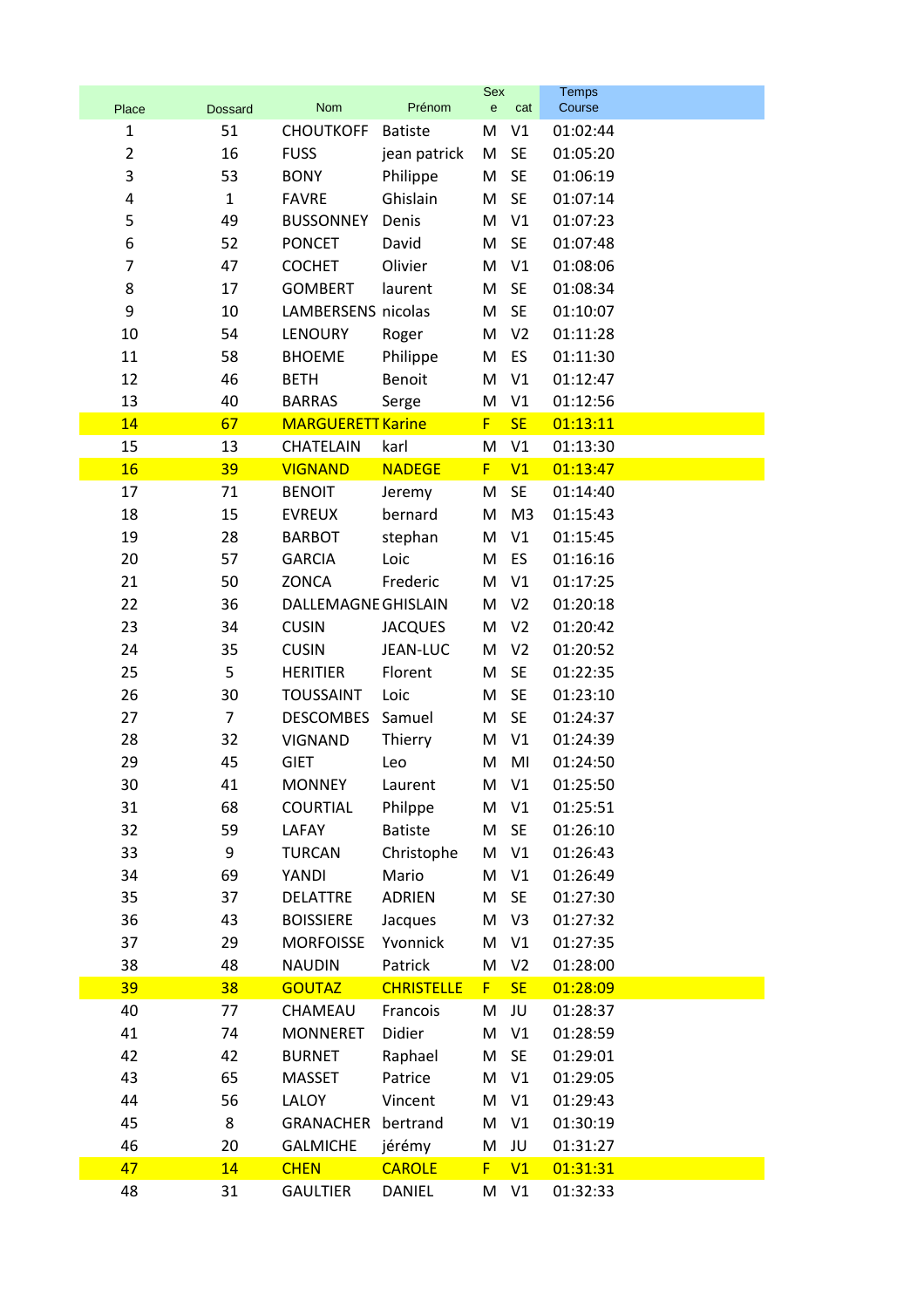| 49 | 63              | <b>BARONNIER</b>       | Bénédicte                       | F.           | <b>SE</b>      | 01:33:46 |  |
|----|-----------------|------------------------|---------------------------------|--------------|----------------|----------|--|
| 50 | 72              | <b>PERRIN</b>          | Fabrice                         | M            | V1             | 01:34:18 |  |
| 51 | 11              | <b>DUQUESNE</b>        | Vincent                         | M            | <b>SE</b>      | 01:34:47 |  |
| 52 | 64              | <b>ROTA</b>            | <b>Nicolas</b>                  | M            | <b>SE</b>      | 01:34:47 |  |
| 53 | 55              | <b>PERRET</b>          | Jean-Michel                     | M            | <b>SE</b>      | 01:35:24 |  |
| 54 | 73              | <b>FALCONNET</b>       | Lysiane                         | F            | V <sub>2</sub> | 01:36:03 |  |
| 55 | 21              | <b>ANTELO</b>          | Antonio                         | M            | V1             | 01:36:26 |  |
| 56 | 23              | <b>PINTER</b>          | Jana                            | F            | <b>SE</b>      | 01:36:26 |  |
| 57 | 61              | <b>BERNON</b>          | Lucie                           | F            | <b>SE</b>      | 01:37:00 |  |
| 58 | 27              | <b>KIEFFER</b>         | clarisse                        | F            | V1             | 01:37:05 |  |
| 59 | 66              | <b>MASSET</b>          | Valérie                         | $\mathsf{F}$ | <b>SE</b>      | 01:41:36 |  |
| 60 | 60              | <b>BRICOURT</b>        | Lucie                           | F            | <b>SE</b>      | 01:41:37 |  |
| 61 | 62              | <b>MASSON</b>          | <b>Marie-Christir F</b>         |              | V1             | 01:41:40 |  |
| 62 | $6 \overline{}$ | <b>LACHENAL</b>        | Lidwine                         | F            | <b>SE</b>      | 01:42:20 |  |
| 63 | 4               | <b>BRICHARD</b>        | Philippe                        | M            | <b>SE</b>      | 01:45:01 |  |
| 64 | 26              | <b>CHARBONNET Yvan</b> |                                 | M            | <b>SE</b>      | 01:45:07 |  |
| 65 | 44              | <b>BOISSIERE</b>       | Marie Jeanne F                  |              | V3             | 01:52:26 |  |
| 66 | 25              | <b>PERSOZ</b>          | Frédéric                        | M            | V <sub>2</sub> | 01:53:40 |  |
| 67 | 75              | <b>LACOUR</b>          | Laurence                        | F            | <b>SE</b>      | 01:58:01 |  |
| 68 | 76              | <b>VULLO</b>           | Olivier                         | M            | V1             | 01:58:03 |  |
| 69 | $\overline{2}$  | <b>BERGER</b>          | <b>Mathilde</b>                 | F            | <b>ES</b>      | 02:12:23 |  |
| 70 | $\overline{3}$  |                        | <b>ANCEL-BERGE EMMANUELLI F</b> |              | V1             | 02:12:24 |  |
| 71 | 33              | <b>CAEN</b>            | PHilippe                        | M            | V <sub>2</sub> |          |  |
| 72 | 70              | <b>RAPIN</b>           | Marie-Line                      | F            | <b>SE</b>      |          |  |
| 73 | 18              | <b>NUL</b>             | <b>Nul</b>                      | F.           | <b>SE</b>      |          |  |
| 74 | 19              | <b>NUL</b>             | nul                             | M            | M1             |          |  |
| 75 | 22              | <b>NUL</b>             | nul                             | M            | M <sub>2</sub> |          |  |
| 76 | 24              | <b>NUL</b>             | nul                             | M            | V <sub>2</sub> |          |  |
| 77 | 12              | <b>NUL</b>             | nul                             |              | M SE           |          |  |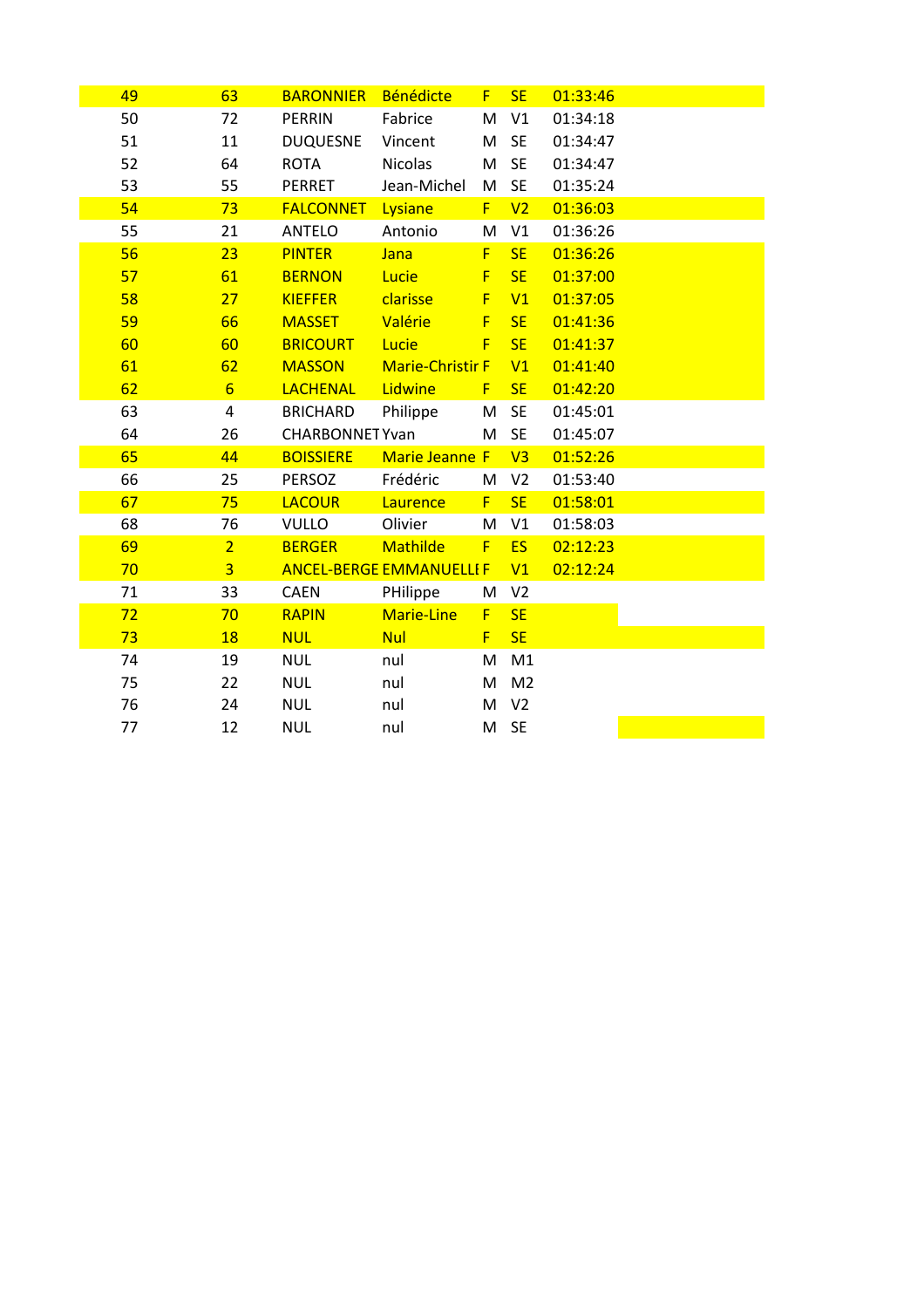$\sim 10^{11}$ 

 $\mathcal{L}^{\text{max}}_{\text{max}}$ 

 $\mathcal{L}^{\text{max}}_{\text{max}}$